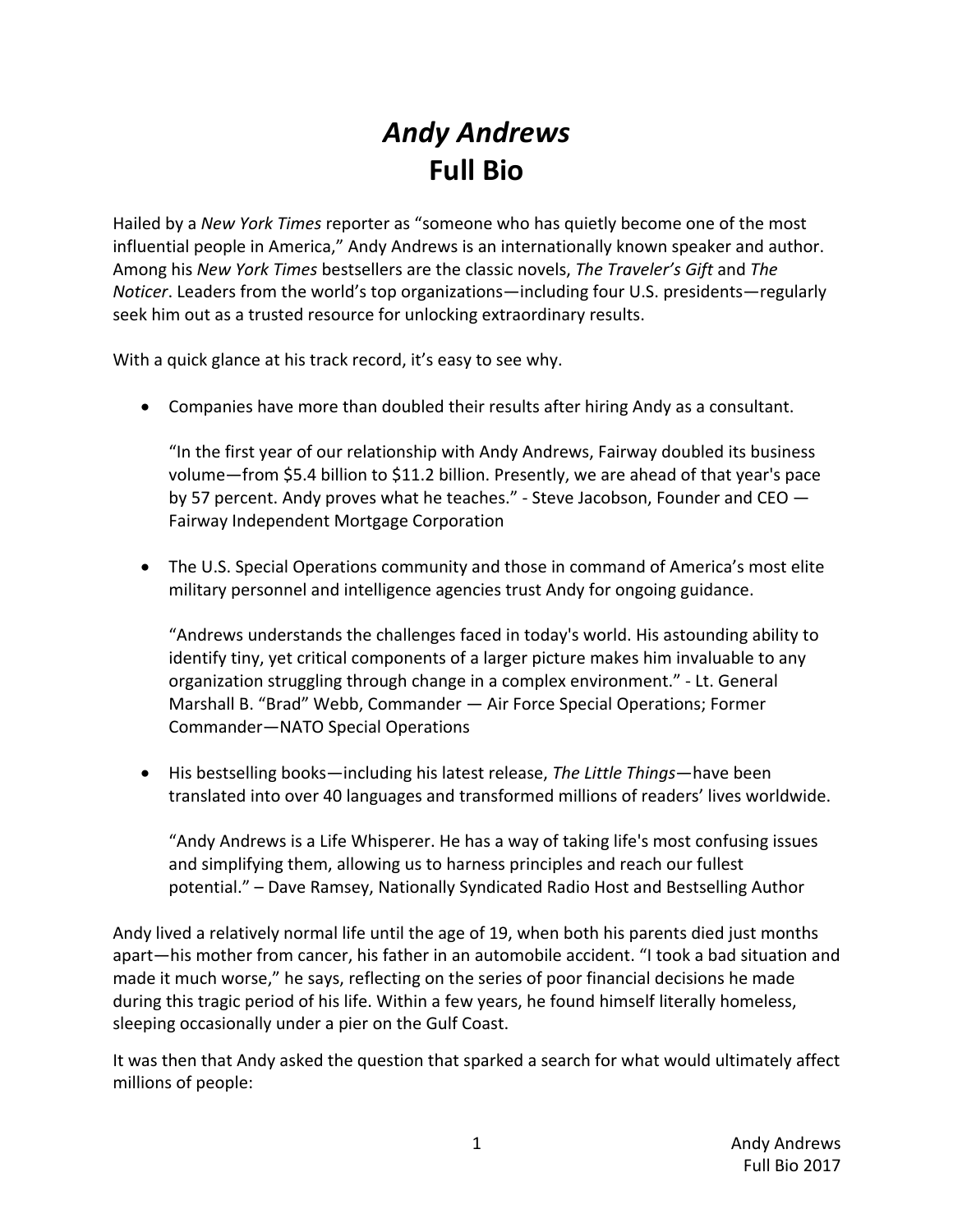Is life just a lottery ticket, or are there choices one can make to direct his future?

To find the answer, he went to the library. Over time, he read more than 200 biographies of great men and women—from George Washington Carver to Anne Frank—and discovered one common thread that existed between all of them: They had each made a handful of decisions at critical junctures in their lives that ultimately determined their success. Life was *not* a lottery ticket-they had chosen their fate.

The "Seven Decisions" (as he calls them) became the engines Andy used to carry his life in a dramatically different direction. Eventually, they became the outline for *The Traveler's Gift: Seven Decisions That Determine Personal Success*, which was featured on ABC's *Good Morning* America as a book-of-the-month selection and remained on the *New York Times* bestseller list for more than four months. This stunning story of one man's time-traveling search for meaning and fulfillment has since been translated into over 40 languages.

His subsequent releases—including the *New York Times* bestsellers *The Noticer* and *How Do You Kill 11 Million People?*—have continued to earn Andy praise for his ability to weave subtle yet life-changing lessons into riveting tales of adventure and intrigue.

## **An In-Demand Speaker, Consultant, and Coach**

But Andrews is more than just a successful author. He is in such demand for personal appearances that he occasionally speaks to multiple audiences in the same city—on the same day! And still, his personal schedule requires that he decline more engagements than he accepts.

Corporations, associations, civic groups—even entire cities—have invited Andy Andrews to address their executive teams, employees, clients, or members. According to those who have witnessed what he accomplishes on stage, there are three things that differentiate him from any other consultant or speaker they have seen.

#### **1) He is "one of a kind".**

Andy is that extremely rare communicator who can hold an audience spellbound for as long as he remains with them—whether on stage in front of thousands of employees, or in the boardroom strategizing with executive leadership.

#### **2)** He logically proves principles that produce results.

Corporations insist that, "Andy is *not* a motivational speaker! He is a teacher." And the storydriven principles he teaches dramatically affect people's climate, culture...and revenue.

### **3)** He produces real, lasting change.

While many speakers will leave your organization feeling inspired for a few days, the evidence of Andy's guidance remains visible long after he exits the stage.